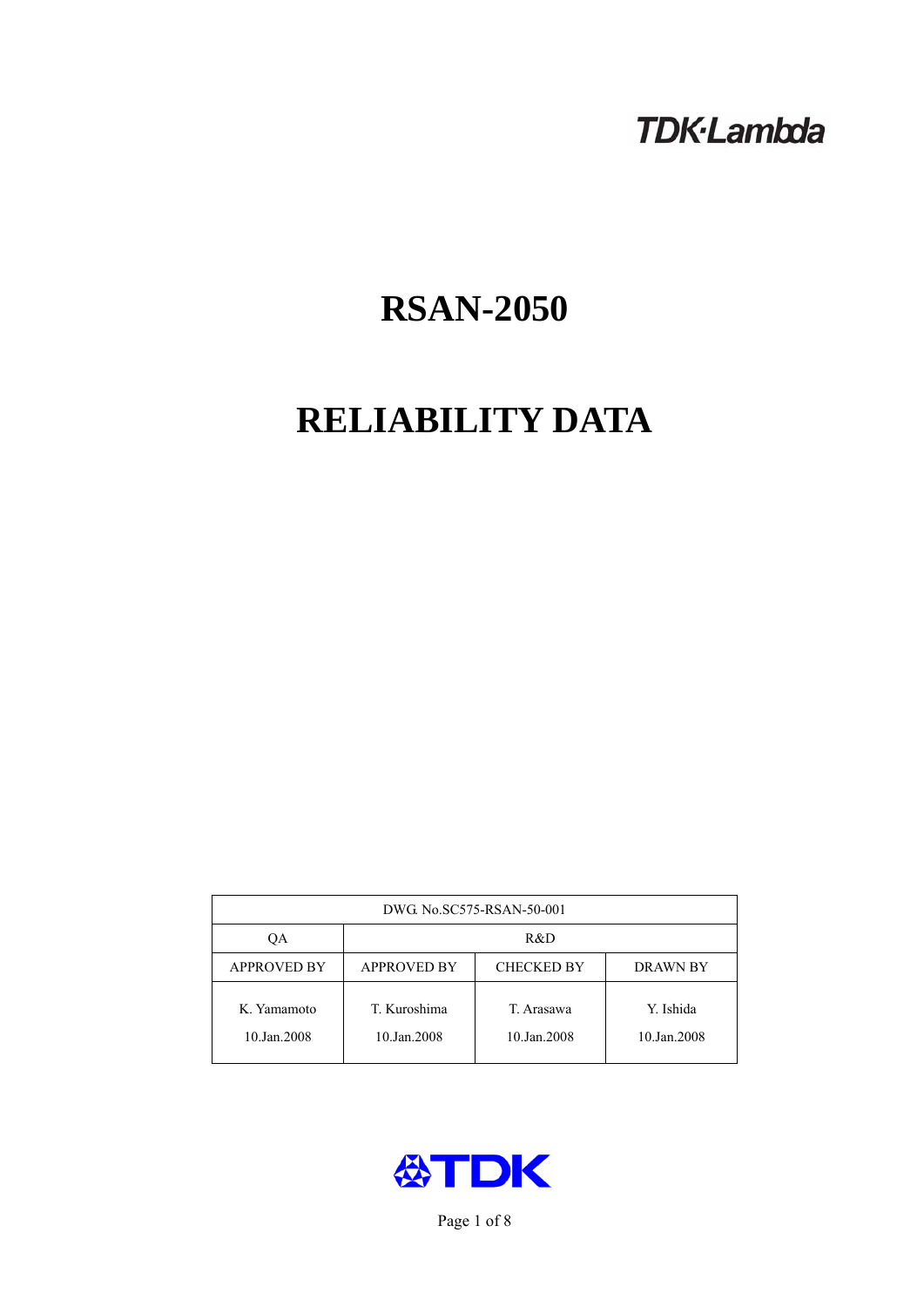**RSAN-2050** 

# **I N D E X**

|                                     | Page   |
|-------------------------------------|--------|
| 1. Calculated Values of MTBF        | Page-3 |
| 2. Vibration Test                   | Page-4 |
| 3. Heat Cycle Test                  | Page-5 |
| 4. Humidity Test                    | Page-6 |
| 5. High Temperature Resistance Test | Page-7 |
| 6. Low Temperature Storage Test     | Page-8 |

The following data are typical values. As all units have nearly the same characteristics, the data to be considered as ability values.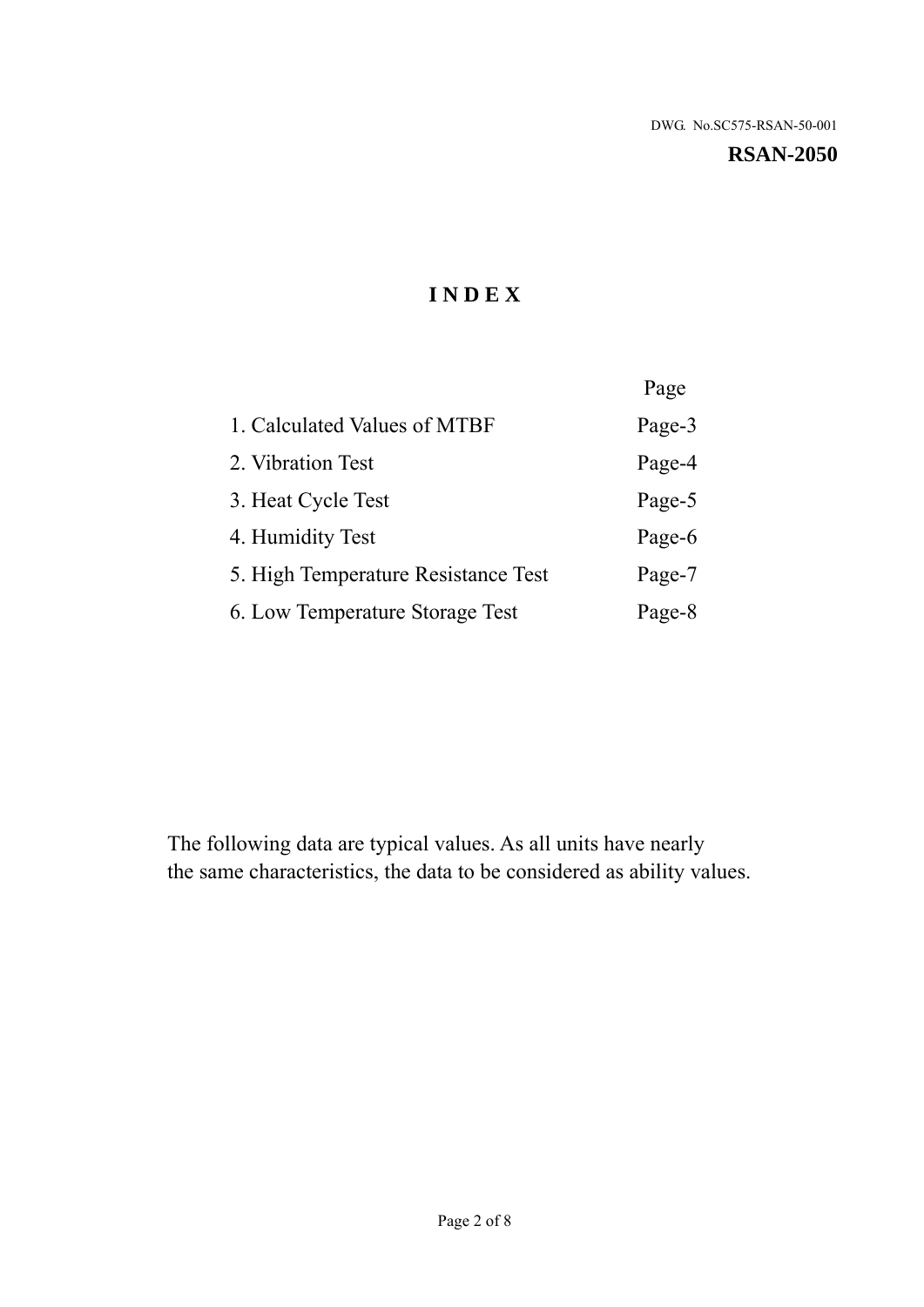#### **RSAN-2050**

1. Calculated values of MTBF

MODEL : RSAN-2050

(1) Calculating Method

 Calculated based on parts stress reliability projection of MIL-HDBK-217F NOTICE2.

Individual failure rates  $\lambda$  G is given to each part and MTBF is calculated by the count of each part.

$$
MTBF = \frac{1}{\lambda_{\text{equip}}} = \frac{1}{\sum_{i=1}^{n} N_i (\lambda_G \pi_Q)_i} \times 10^6 \text{ (hours)}
$$

| $\lambda$ equip | : Total equipment failure rate (Failure / $10^6$ Hours)                   |
|-----------------|---------------------------------------------------------------------------|
| $\lambda$ G     | : Generic failure rate for the $\hbar$ generic part                       |
|                 | (Failure/ $10^6$ Hours)                                                   |
| Ni              | : Quantity of <i>i</i> th generic part                                    |
| N               | : Number of different generic part categories                             |
| $\pi Q$         | : Generic quality factor for the <i>i</i> th generic part ( $\pi Q = 1$ ) |
|                 |                                                                           |

- (2) MTBF Values
	- GF : Ground, Fixed

 $MTBF = 6,241,418$  (Hours)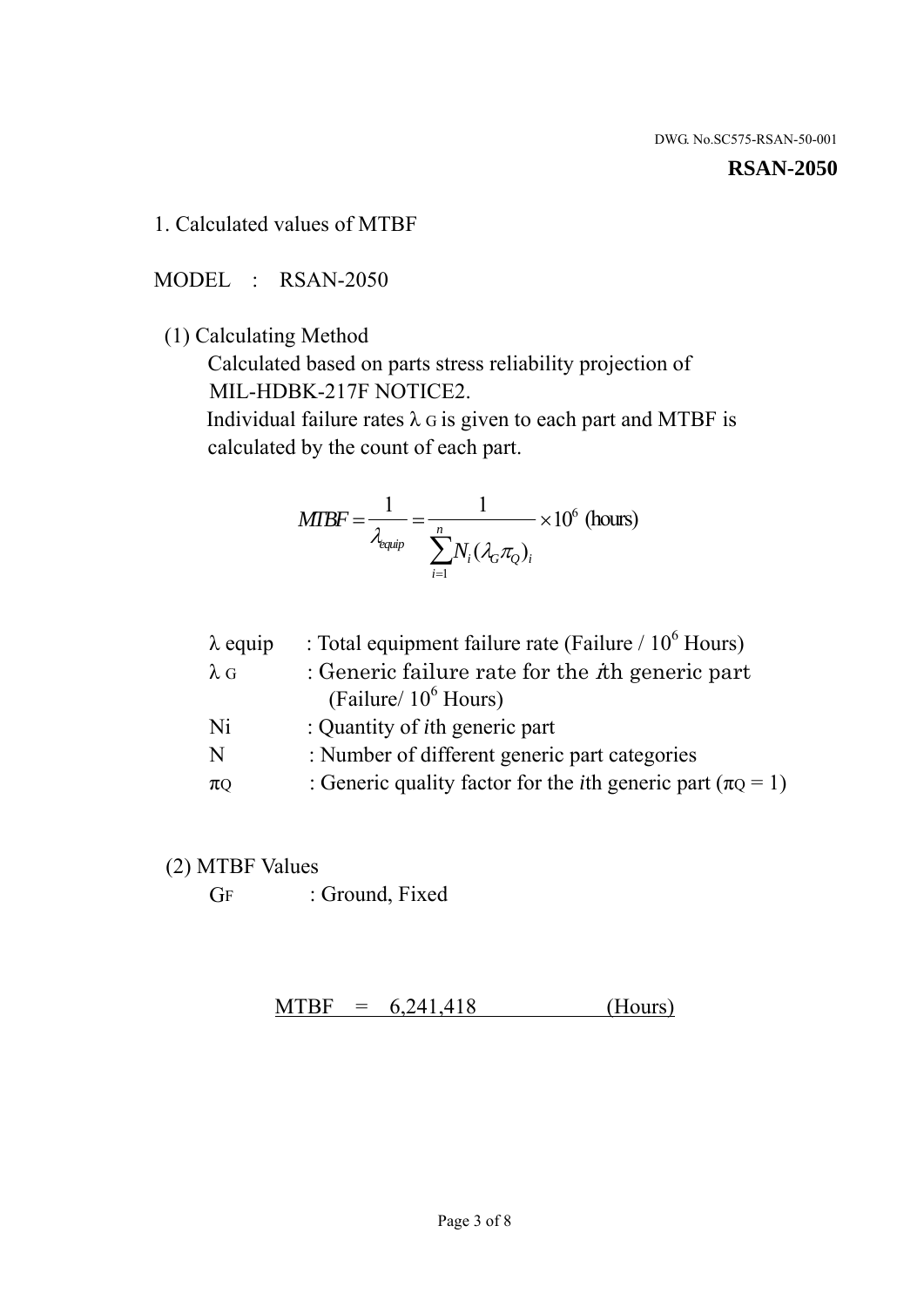#### **RSAN-2050**

2. Vibration Test

## MODEL : RSAN-2050 (Representation Product : RSEN-2030)

- (1) Vibration Test Class Frequency Variable Endurance Test
- (2) Equipment Used Controller VS-1000-6, Vibrator 905-FN ( IMV CORP.)
- (3) The Number of D.U.T. (Device Under Test) 5 units
- (4) Test Condition
	- · Frequency : 10~55Hz
	- · Amplitude : 1.5mm, Sweep for 1 min.
	- · Dimension and times : X, Y and Z directions for 2 hours each.

## (5) Test Method

Fix the D.U.T. on the fitting-stage

# (6) Test Results

PASS

#### Typical Sample Data

| ັ່                                 |                                                |           |                     |                     |
|------------------------------------|------------------------------------------------|-----------|---------------------|---------------------|
| Check item                         | Spec.                                          |           | <b>Before Test</b>  | After Test          |
|                                    | Differential Mode: 25dBmin.                    | $0.4$ MHz | 39.72               | 40.02               |
|                                    |                                                | 30 MHz    | 58.84               | 55.92               |
| Attenuation (dB)                   | Common Mode: 25dBmin.                          | 2 MHz     | 36.32               | 36.44               |
|                                    |                                                | 30 MHz    | 38.26               | 38.08               |
| Leakage Current (mA)               |                                                | Line1     | 0.42                | 0.41                |
|                                    | $1mA$ max. $(250V, 60Hz)$<br>Line <sub>2</sub> |           | 0.43                | 0.42                |
| DC Resistance $(m\Omega)$          | 6m $\Omega$ max.                               |           | 3.84                | 3.72                |
| <b>Test Voltage</b>                | $L-L: 1768Vdc$ 60s.                            |           | OK                  | OK.                 |
|                                    | $L-E: 2500$ Vac 60s.                           |           |                     |                     |
| Isolation Resistance ( $M\Omega$ ) | $100M \Omega$ min. (500Vdc 60s)                |           | $4.1 \times 10^{6}$ | $4.3 \times 10^{6}$ |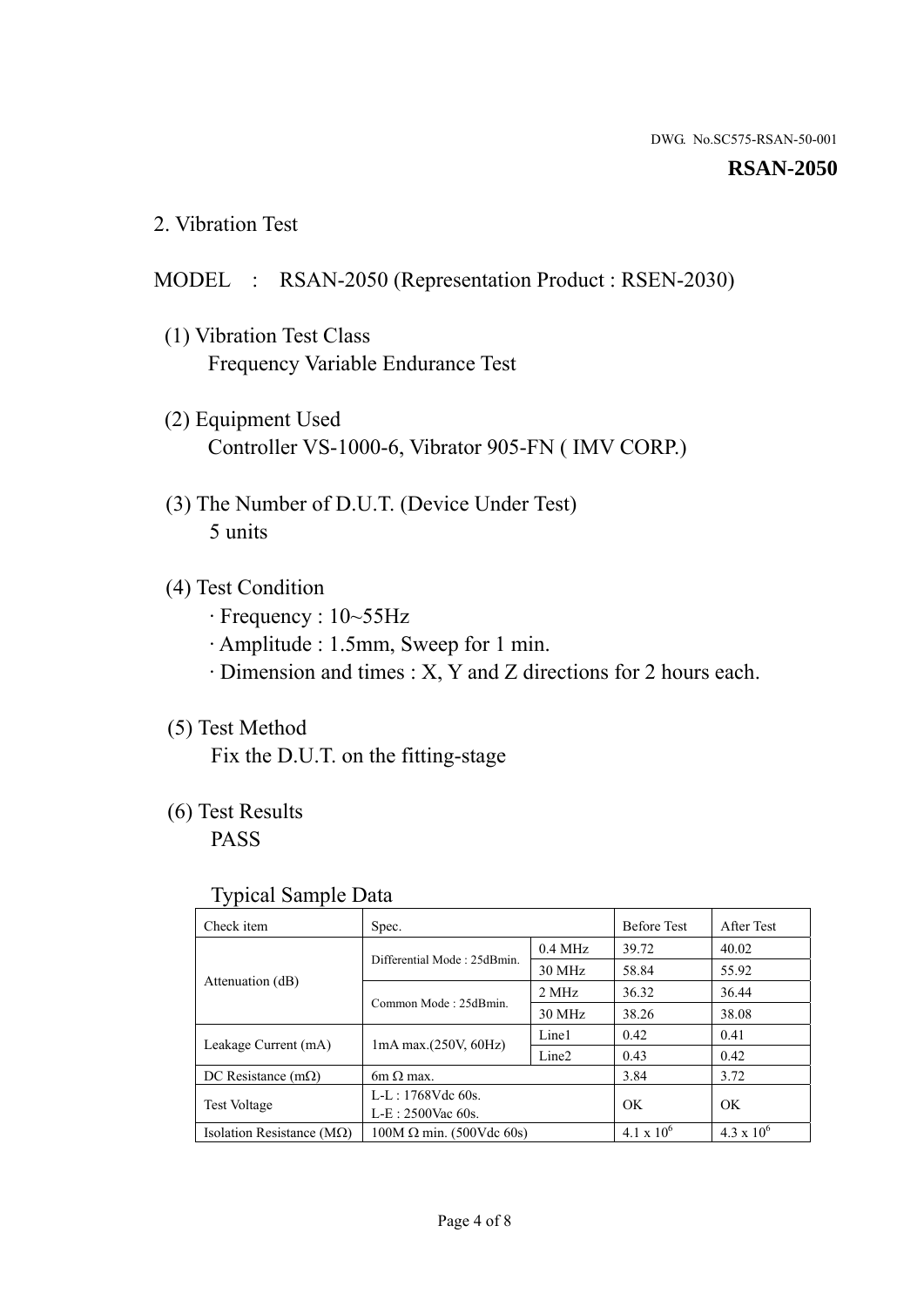3. Heat Cycle Test

### MODEL : RSAN-2050 (Representation Product : RSEN-2030)

- (1) Equipment Used TEMPERATURE CHAMBER TSA-71H-W (ESPEC CORP.)
- (2) The Number of D.U.T. (Device Under Test) 5 units
- (3) Test Conditions
	- · Ambient Temperature : -25~+85°C · Test Cycles : 100cycles



(4) Test Method

 Before the test check if there is no abnormal characteristics and put the D.U.T. in the testing chamber. Then test it in the above cycles, After the test is completed leave it for 1 hour at room temperature and check it if there is no abnormal each characteristics.

(5) Test Results

PASS

| <b>Typical Sample Data</b> |  |  |
|----------------------------|--|--|
|----------------------------|--|--|

| Check item                    | Spec.                                                                                                                                                         |           | <b>Before Test</b> | After Test        |
|-------------------------------|---------------------------------------------------------------------------------------------------------------------------------------------------------------|-----------|--------------------|-------------------|
|                               |                                                                                                                                                               | $0.4$ MHz | 40.06              | 40.06             |
|                               |                                                                                                                                                               | 30 MHz    | 55.64              | 57.12             |
| Attenuation (dB)              | Common Mode: 25dBmin.                                                                                                                                         | 2 MHz     | 35.40              | 36.74             |
|                               |                                                                                                                                                               | 30 MHz    | 37.70              | 37.36             |
|                               | Differential Mode: 25dBmin.<br>Line1<br>$1mA$ max. $(250V, 60Hz)$<br>Line <sub>2</sub><br>$6m \Omega$ max.<br>L-L: $1768V$ de $60s$ .<br>$L-E: 2500$ Vac 60s. |           | 0.41               | 0.49              |
| Leakage Current (mA)          |                                                                                                                                                               |           | 0.42               | 0.48              |
| DC Resistance $(m\Omega)$     |                                                                                                                                                               |           | 3.48               | 3.22              |
|                               |                                                                                                                                                               |           | OK                 | OK                |
| <b>Test Voltage</b>           |                                                                                                                                                               |           |                    |                   |
| Isolation Resistance ( $MQ$ ) | $100M \Omega$ min. (500Vdc 60s)                                                                                                                               |           | $9.5 \times 10^5$  | $9.4 \times 10^5$ |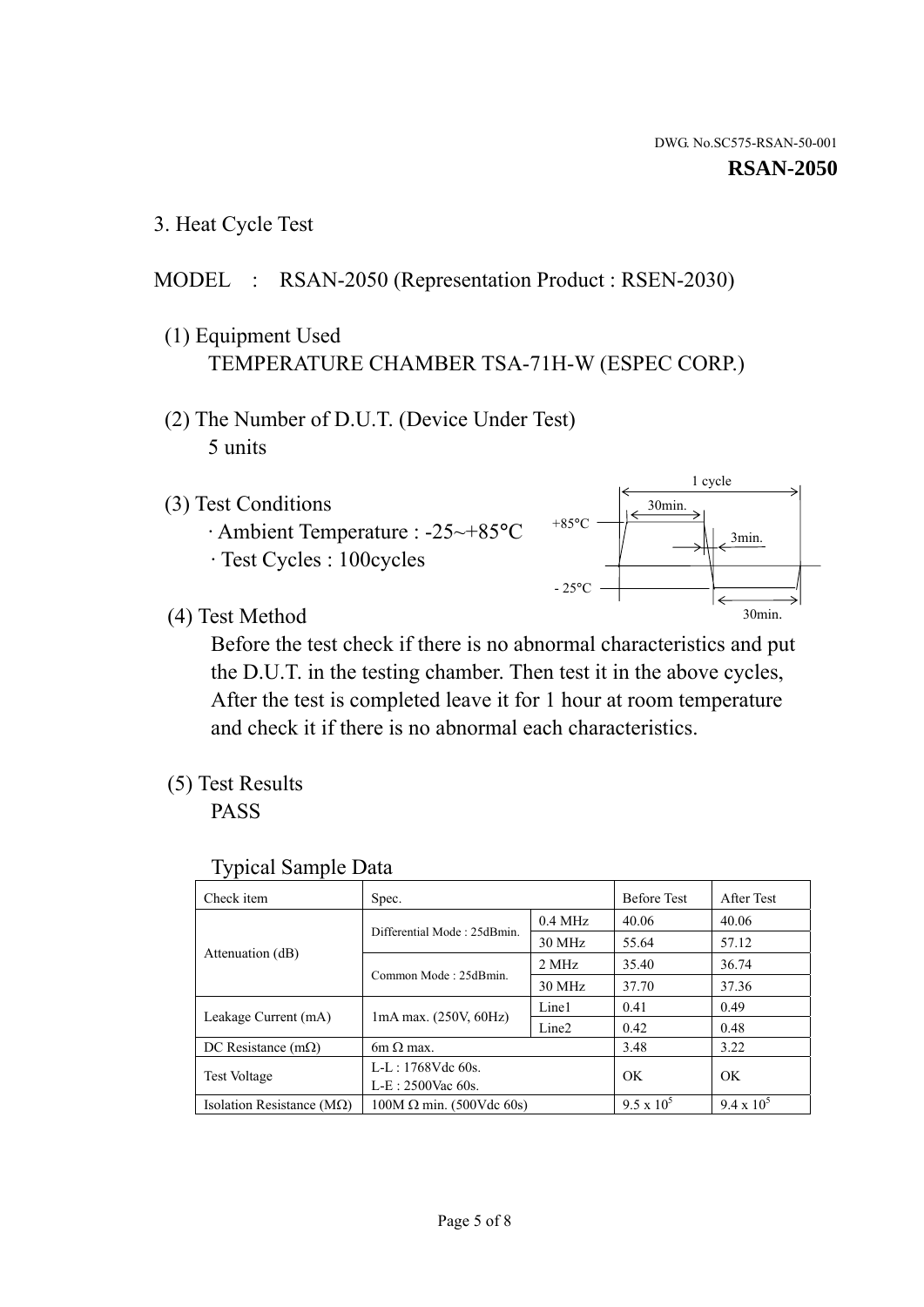4. Humidity Test

## MODEL : RSAN-2050 (Representation Product : RSEN-2030)

- (1) Equipment Used TEMP. & HUMID. CHAMBER PR-4KT (ESPEC CORP.)
- (2) The Number of D.U.T. (Device Under Test) 5 units

### (3) Test Conditions

- · Ambient Temperature : +40°C
- · Test Time : 500 hours
- · Ambient Humidity : 90~95% RH No Dewdrop

### (4) Test Method

 Before the test check if there is no abnormal characteristics and put the D.U.T. in the testing chamber. Then test it in the above conditions. After the test is completed leave it for 1 hour at room temperature and check it if there is no abnormal each characteristics.

### (5) Test Results

PASS

| . .                                |                                 |                   |                     |                     |
|------------------------------------|---------------------------------|-------------------|---------------------|---------------------|
| Check item                         | Spec.                           |                   | <b>Before Test</b>  | After Test          |
|                                    |                                 | $0.4$ MHz         | 40.92               | 39.42               |
|                                    | Differential Mode: 25dBmin.     | 30 MHz            | 57.38               | 55.62               |
| Attenuation (dB)                   | Common Mode: 25dBmin.           | 2 MHz             | 36.16               | 36.22               |
|                                    |                                 | 30 MHz            | 37.34               | 37.92               |
| Leakage Current (mA)               | $1mA$ max. $(250V, 60Hz)$       | Line1             | 0.42                | 0.41                |
|                                    |                                 | Line <sub>2</sub> | 0.42                | 0.43                |
| DC Resistance (m $\Omega$ )        | $6m \Omega$ max.                |                   | 3.62                | 3.58                |
| <b>Test Voltage</b>                | $L-L: 1768Vdc$ 60s.             |                   | OK                  | OK.                 |
|                                    | $L-E$ : 2500Vac 60s.            |                   |                     |                     |
| Isolation Resistance ( $M\Omega$ ) | $100M \Omega$ min. (500Vdc 60s) |                   | $3.6 \times 10^{6}$ | $4.5 \times 10^{6}$ |

#### Typical Sample Data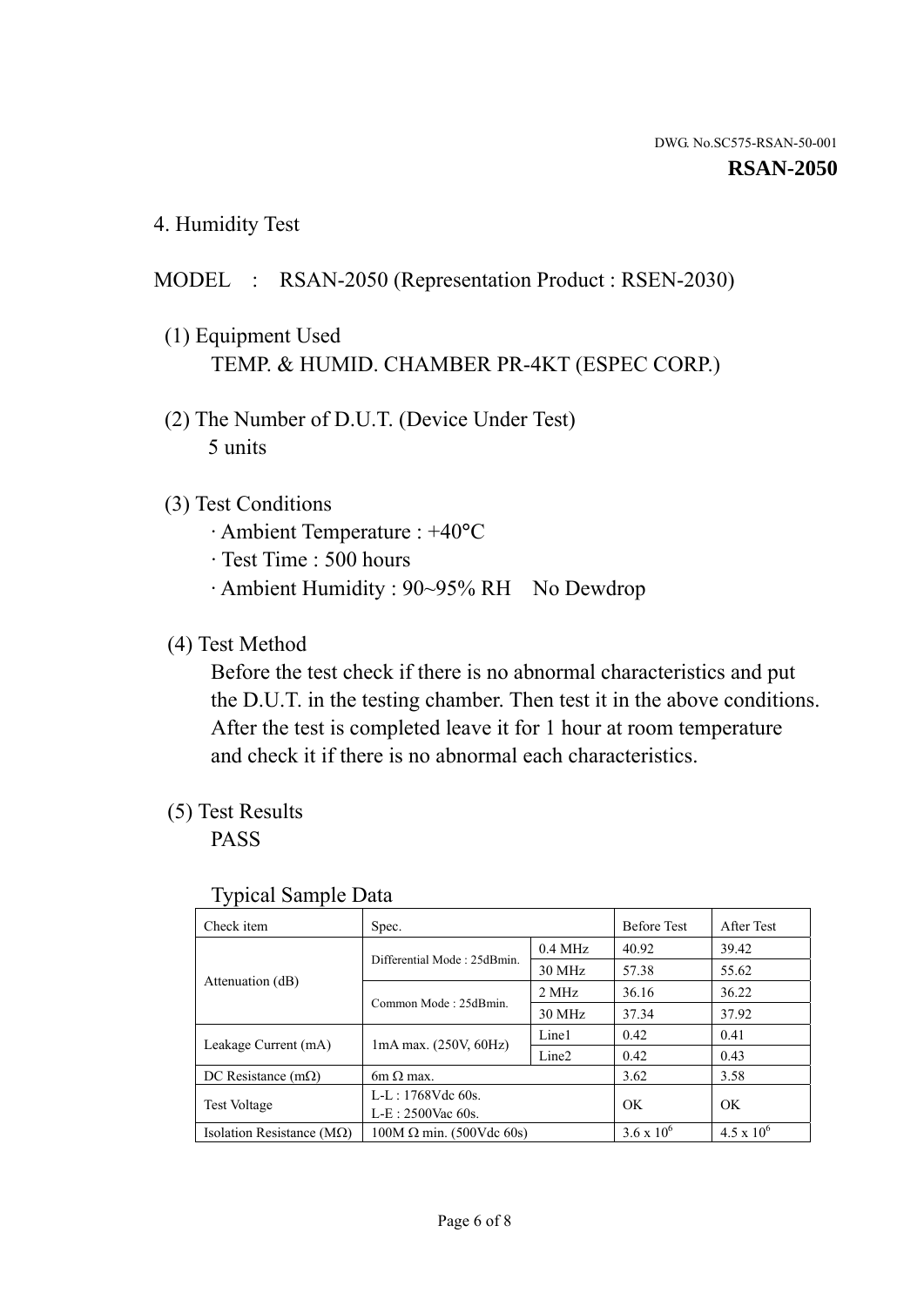5. High Temperature Resistance Test

#### MODEL : RSAN-2050 (Representation Product : RSEN-2060)

- (1) Equipment Used TEMPERATURE CHAMBER PHH-300 ( ESPEC CORP.)
- (2) The Number of D.U.T. (Device Under Test) 5 units
- (3) Test Conditions
	- · Ambient Temperature : +55°C
	- · Test Time : 500 hours
	- · Operating : DC 60A
- (4) Test Method

 Before the test check if there is no abnormal characteristics and put the D.U.T. in the testing chamber. Then test it in the above conditions. After the test is completed leave it for 1 hour at room temperature and check it if there is no abnormal each characteristics.

(5) Test Results

PASS

| ╯┸                                 |                                                         |           |                     |                     |
|------------------------------------|---------------------------------------------------------|-----------|---------------------|---------------------|
| Check item                         | Spec.                                                   |           | <b>Before Test</b>  | After Test          |
|                                    | Differential Mode: 25dBmin.                             | $0.2$ MHz | 57.86               | 58.52               |
|                                    |                                                         | 30 MHz    | 52.04               | 51.94               |
| Attenuation (dB)                   | Common Mode: 25dBmin.                                   | 2 MHz     | 35.90               | 36.04               |
|                                    |                                                         | 30 MHz    | 26.60               | 27.62               |
| Leakage Current (mA)               | Line1<br>$1mA$ max. $(250V, 60Hz)$<br>Line <sub>2</sub> |           | 0.45                | 0.46                |
|                                    |                                                         |           | 0.46                | 0.46                |
| DC Resistance $(m\Omega)$          | $3m \Omega$ max.                                        |           | 2.22                | 2.24                |
| <b>Test Voltage</b>                | $L-L: 1768Vdc$ 60s.                                     |           | OK                  | OK                  |
|                                    | $L-E: 2500$ Vac 60s.                                    |           |                     |                     |
| Isolation Resistance ( $M\Omega$ ) | $100M \Omega$ min. (500Vdc 60s)                         |           | $4.1 \times 10^{6}$ | $4.6 \times 10^{6}$ |

#### Typical Sample Data